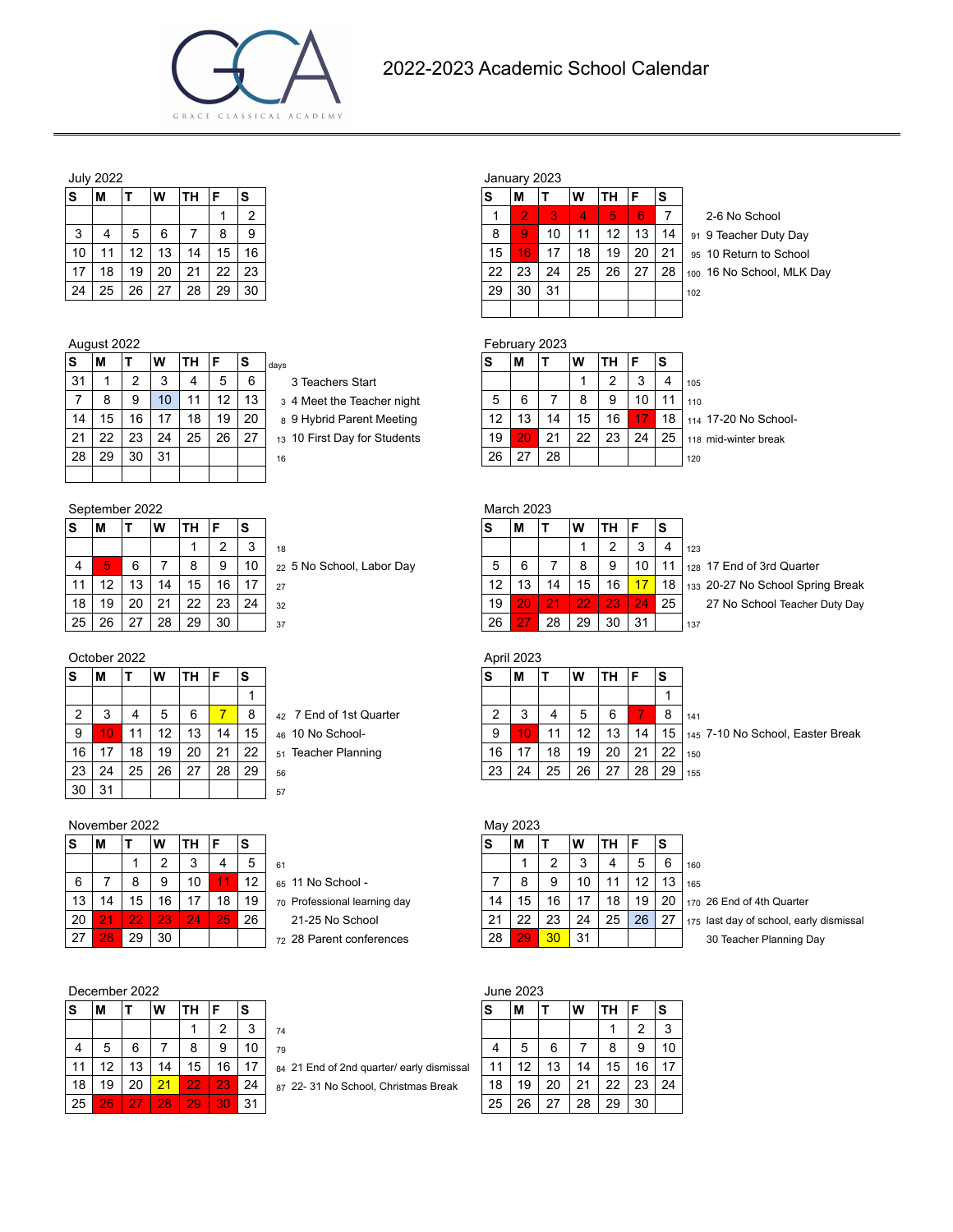$\mathcal{L}_{\text{max}}$  and  $\mathcal{L}_{\text{max}}$  . The  $\mathcal{L}_{\text{max}}$